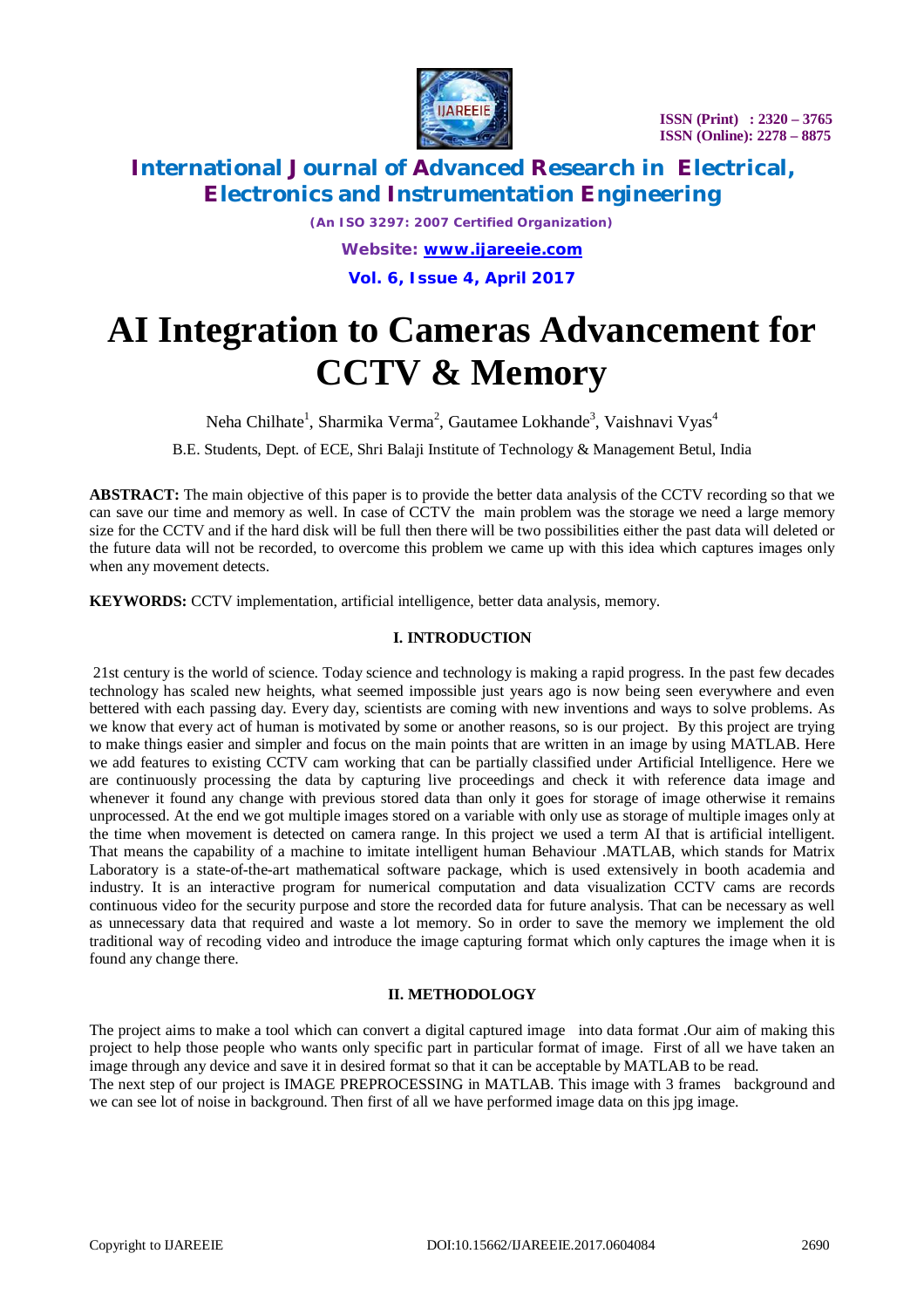

# **International Journal of Advanced Research in Electrical, Electronics and Instrumentation Engineering**

*(An ISO 3297: 2007 Certified Organization)*





When we got a GUI for button based operation handling image then we access the appearing on the reference of the image. Then after this we get new images which just contain only two pixel value.

#### **Flow Chart**



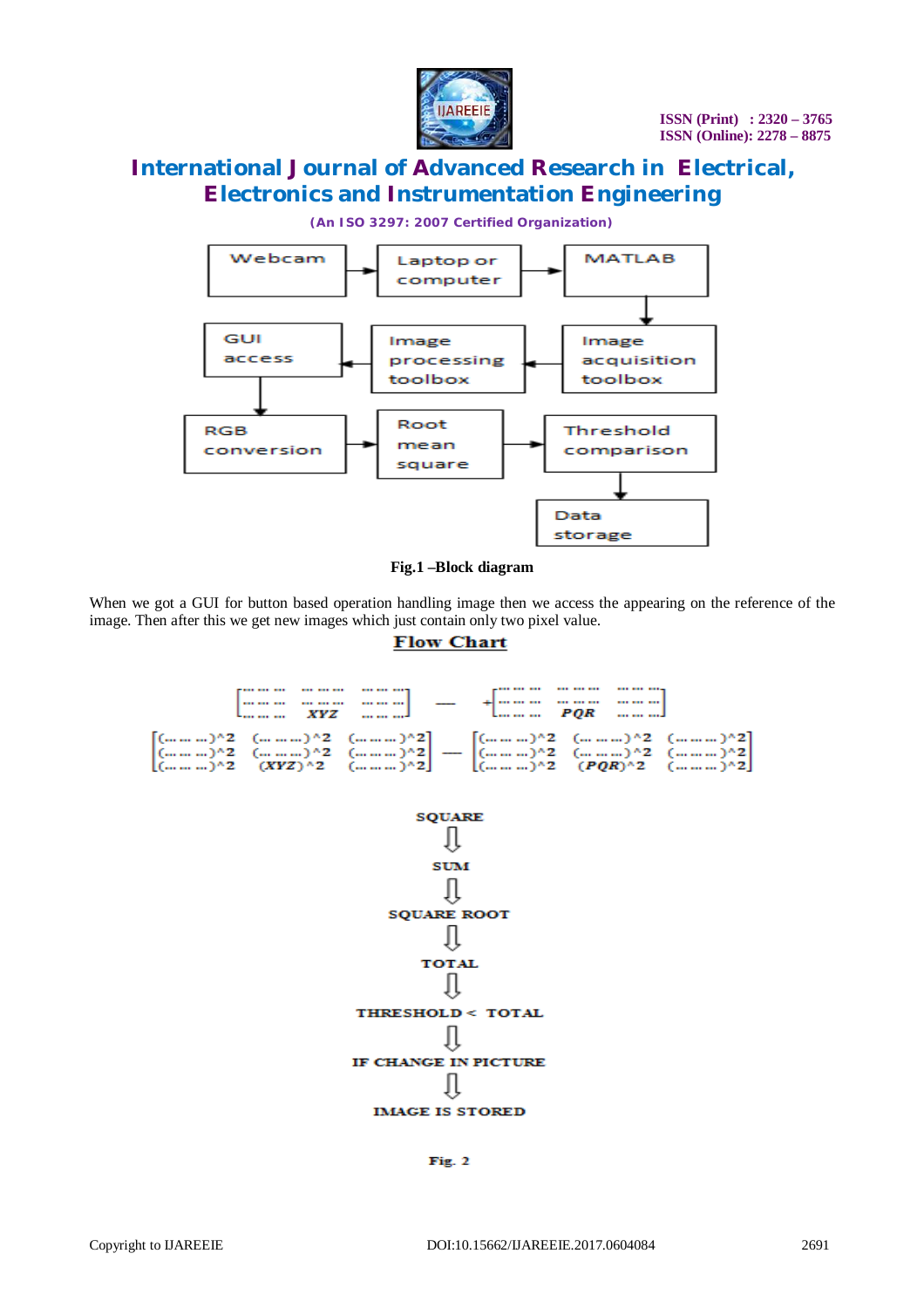

 **ISSN (Print) : 2320 – 3765 ISSN (Online): 2278 – 8875**

# **International Journal of Advanced Research in Electrical, Electronics and Instrumentation Engineering**

*(An ISO 3297: 2007 Certified Organization)*

### *Website: [www.ijareeie.com](http://www.ijareeie.com)*

### **Vol. 6, Issue 4, April 2017**

After this second stage of now we go for root mean square error calculation between previous reference image and new live captured image. Now with the threshold it compares overall error calculation and store the image of desired changes. After above processing on the images we show storage data image one by one that help us to find out the movement and activity specific time snaps which takes lesser memory and less time consuming in analysis.

#### **III. PROPOSED SYSTEM**

CCTV cameras are record continuous video for the security purpose and store the recorded data for the future analysis. So in the CCTV we implement something useful. In the CCTV the necessary as well as unnecessary data is also recorded that required a lot memory to store.

So In case of CCTV the main problem was the storage we needs a large memory size for the CCTV and if the hard disk will be full then there will be two possibilities occur either the past data will deleted or the future data will not be recorded, to overcome this problem we came up with this idea which captures images only when any movement detects.

#### **IV. RESULT**





**Variation Captured 1**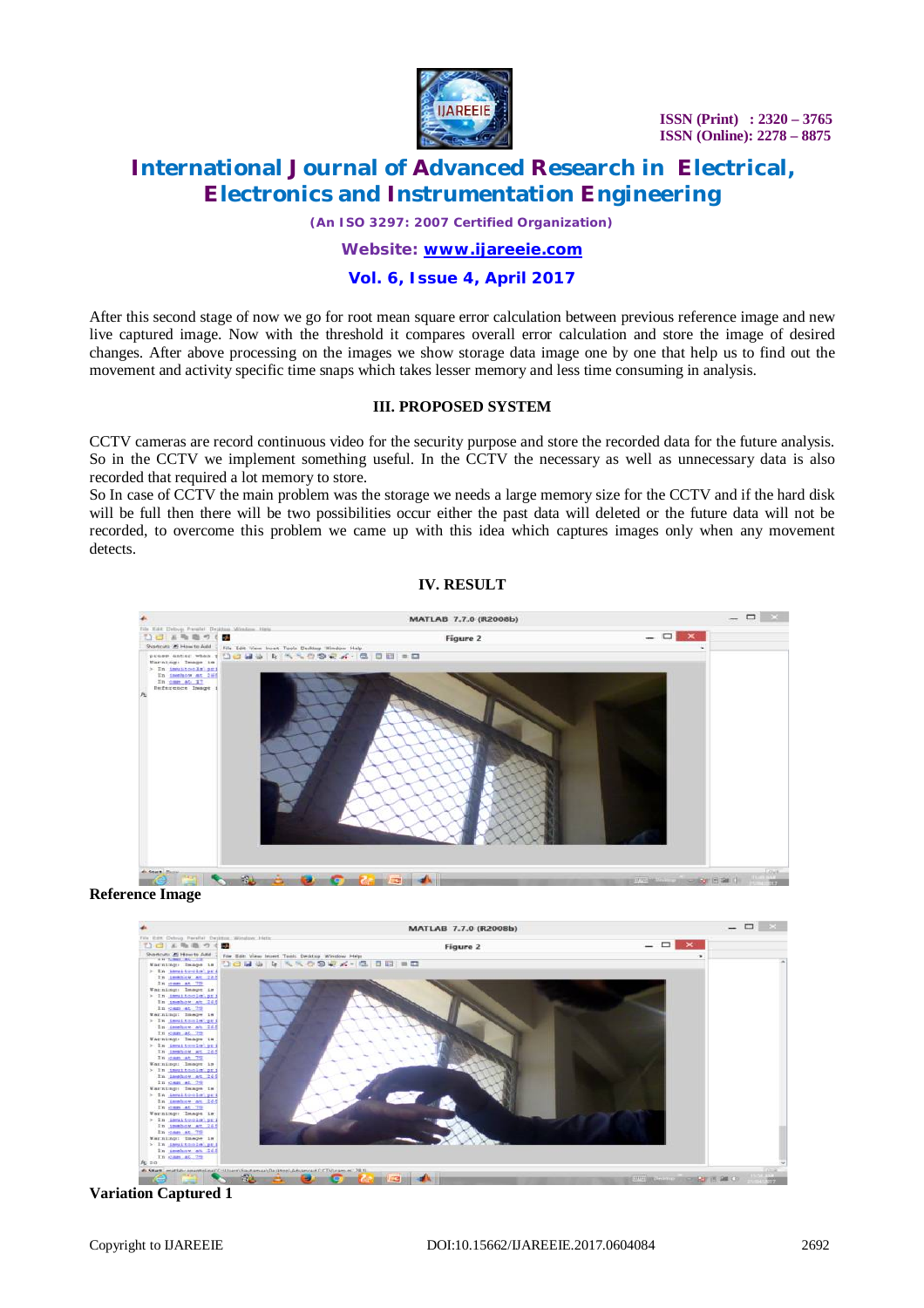

# **International Journal of Advanced Research in Electrical, Electronics and Instrumentation Engineering**

*(An ISO 3297: 2007 Certified Organization)*

### *Website: [www.ijareeie.com](http://www.ijareeie.com)* **Vol. 6, Issue 4, April 2017**



#### **Variation Captured 2**



**Result Window**

### **V. CONCLUSION**

This advancement of CCTV camera & memory reduced the drawback of CCTV camera which is capturing all the necessary & unnecessary data. We can use this setup anywhere the CCTV required .as well as it can use in the transportation system, bio medical and in the defence .so it is useful.